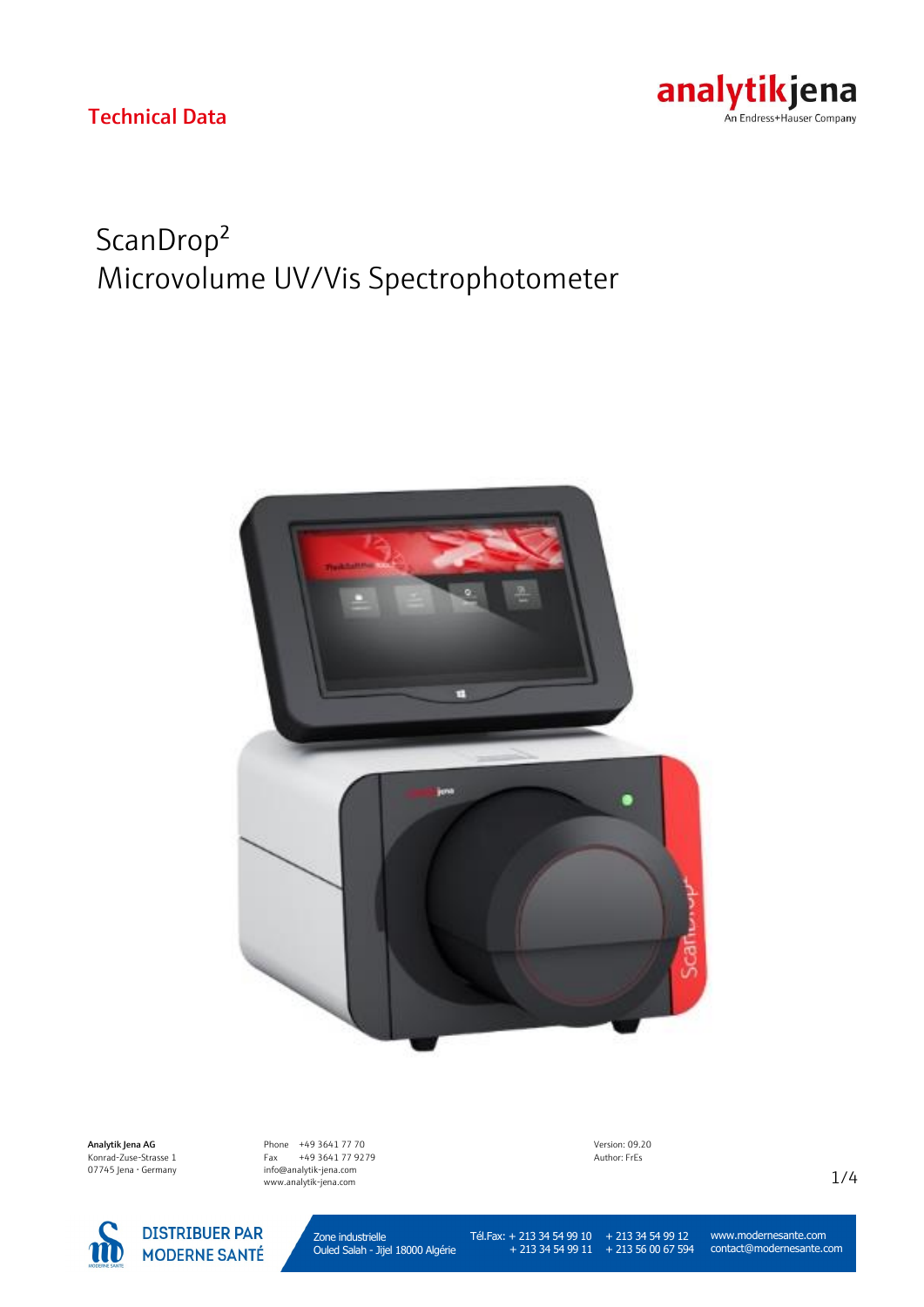# analytikjena An Endress+Hauser Company

# Technical Data ScanDrop²

#### General

- **·** Efficient and robust UV/Vis Spectrophotometer
- High flexibility through exchangeable adapters for various cuvettes including consumable-free microvolume measurements and 8-fold 10 mm sample changer
- **•** Single sample or simple serial measurements
- Device opens in a rotation for optimal access and cleaning of the sample chamber
- PC or stand-alone operation through 10'' tablet
- High-precision optics combined with a powerful xenon flash lamp

# Optical System

| Spectrometer type | Polychromator system with symmetric Czerny-Turner<br>٠                                |  |
|-------------------|---------------------------------------------------------------------------------------|--|
| Detector          | Linear CCD detector optimized for UV/Vis range<br>٠                                   |  |
| Sample position   | 2D scanning range allowing adjustment to variable center heights (8.5 to 15 mm)<br>a. |  |
| Light source      | Xenon flash lamp                                                                      |  |

# Technical Specifications

All data can be checked within the scope of the validation of the instrument as specified for the 10 mm standard cuvette. Further technical details of the applications and accessories are given in the "Individual Accessories Specification".

| Measuring modes                                                  | Absorption, Transmission, Energy     |
|------------------------------------------------------------------|--------------------------------------|
| Wavelength range                                                 | 190 - 1,000 nm (0.5 nm steps)        |
| Wavelength accuracy (360.9 nm)                                   | $±1$ nm                              |
| Wavelength reproducibility                                       | $\pm$ 0.05 nm                        |
| Spectral resolution capability<br>Toluene/Hexane at 20 - 30 °C   | $\geq$ 1.5 (A @ 269 nm / A @ 266 nm) |
| Stray light (340 nm, NaNO2)                                      | $\leq 1\%$                           |
| Scanning speed                                                   | 1.6 s per spectrum                   |
| Photometric reproducibility in<br>absorbance (546 nm, Hellma F4) | ± 0.005                              |
| Long-term stability in absorbance<br>(500 nm)                    | ± 0.0111/h                           |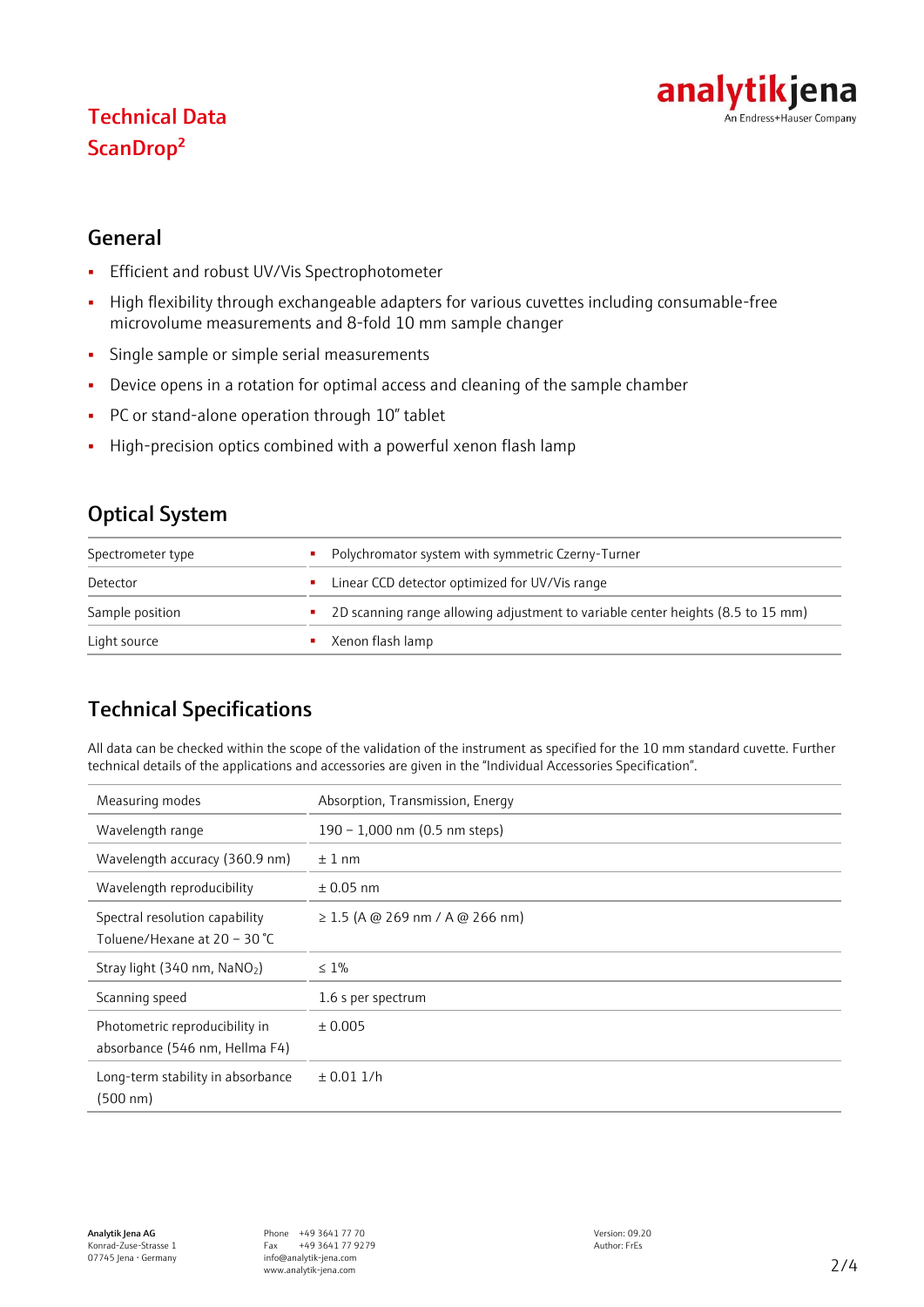

# Technical Data ScanDrop²

# Application UV/Vis

|                               | <b>Standard</b><br>cuvette | <b>Butterfly</b><br><b>Cuvette</b> | <b>CHIPCUVETTE</b><br>$1.0 \text{ mm}$ | <b>CHIPCUVETTE</b><br>$0.1$ mm | <b>CHIPCUVETTE</b><br>1.0 and 0.1 mm |
|-------------------------------|----------------------------|------------------------------------|----------------------------------------|--------------------------------|--------------------------------------|
| Classification                | Standard                   | Consumable free<br>microvolume     | Microvolume                            | Microvolume                    | Microvolume                          |
| Path length                   | Up to 10 mm                | $0.5$ mm                           | $1.0 \text{ mm}$                       | $0.1$ mm                       | $1.0$ and $0.1$ mm                   |
| Number of<br>samples          | Up to $8$                  | Up to 9                            | Up to $16$                             | Up to $16$                     | Up to 32                             |
| Volume                        | Up to 3.5 mL               | $2.0 - 4.0$ µL                     | Min. 2.0 µL                            | Min. $0.3$ $\mu$ L             | Min. 4.0 µL                          |
| Virtual dilution              |                            | 1:20                               | 1:10                                   | 1:100                          | $1:10$ and $1:100$                   |
| Concentration<br>range of DNA | $2 - 125$ ng/µL            | $15 - 1,500$ ng/µL                 | $10 - 750$ ng/µL                       | $100 - 7,500$ ng/µL            | $10 - 7,500$ ng/µL                   |

### Dimensions

| Weight                             | Approx. 10 kg                              |
|------------------------------------|--------------------------------------------|
| Dimensions $(W \times H \times L)$ | 290 mm x 384 mm (incl. tablet PC) x 370 mm |
| Recommended footprint              | 290 mm x 370 mm                            |

# Additional Technical Data

| Instrument operation conditions    | 15 °C to 35 °C, rel. humidity max. 90% (non-condensing) at 30 °C, max. 2,000 m NN                                                                                                                                                                                                         |
|------------------------------------|-------------------------------------------------------------------------------------------------------------------------------------------------------------------------------------------------------------------------------------------------------------------------------------------|
| Instrument electrical requirements | 80 V - 264 V/AC, 50 - 60 Hz                                                                                                                                                                                                                                                               |
| Fuses                              | 2 x T3.15 A / 250 V                                                                                                                                                                                                                                                                       |
| Power consumption                  | Max. 30 W                                                                                                                                                                                                                                                                                 |
| Noise emission                     | Max. 69 dB                                                                                                                                                                                                                                                                                |
| Warranty                           | 2-years warranty on device system                                                                                                                                                                                                                                                         |
| Technical standards                | Tested and designed to be compliant with the legal requirements for laboratory<br>instrumentation and developed and produced in compliance with ISO 9001<br>ScanDrop <sup>2</sup> instruments are certified to comply with the requirements of EMC<br>٠<br>standards and bear the CE Mark |